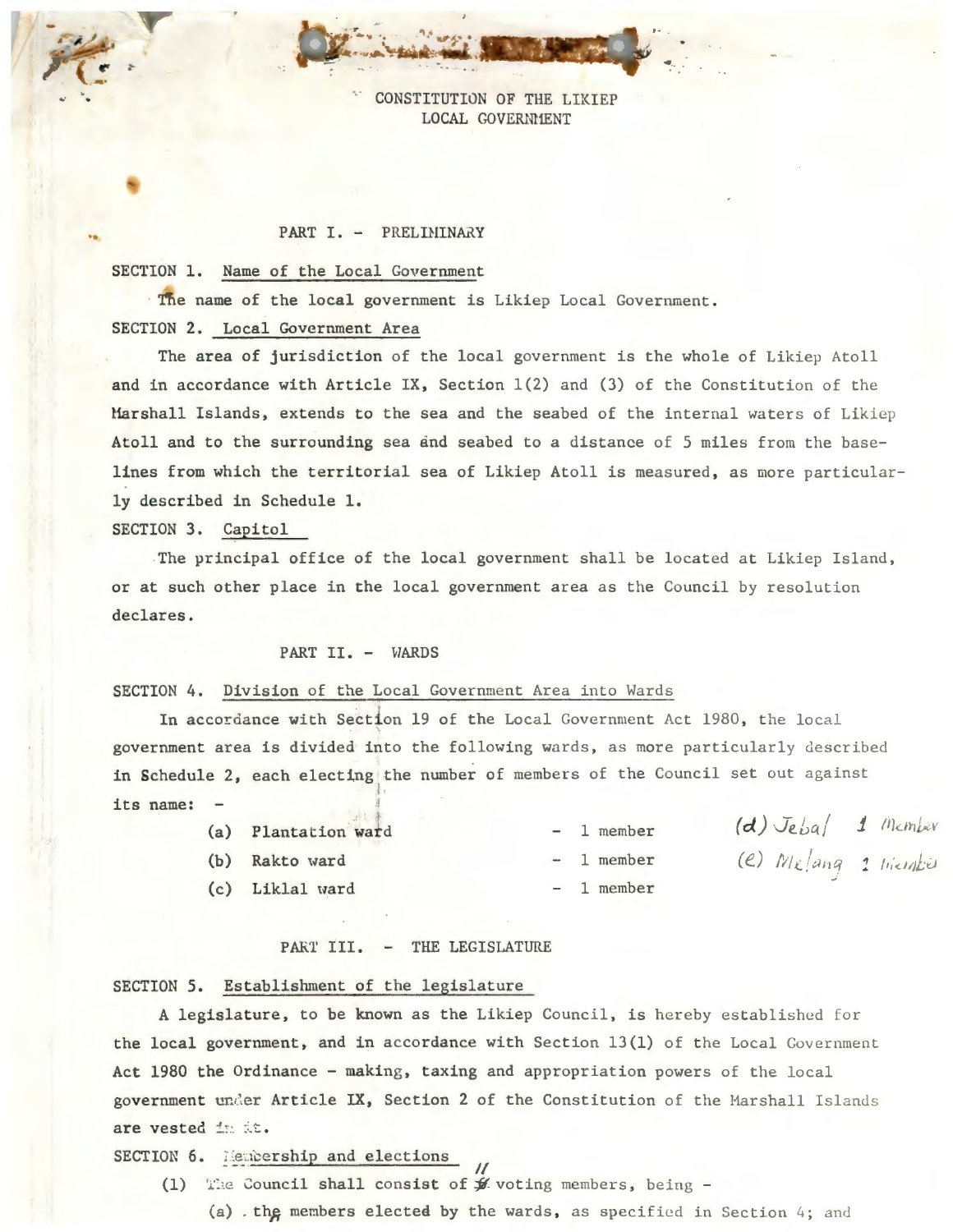(4) The representative from the Council of Iroij to the Council shall be a voting member.

SECTION 7. Qualifications

(1) The qualifications for election as a member referred to in Section  $6(1)(a)$  are as set out in Section  $9(1)$  of the Elections and Referenda Act 1980 and to be a registered voter from the ward the he/she is seeking election from.

SECTION 8. Term of office

(1) The term of office of a member referred to in Section  $6(1)(a)$  and (b) is two (2) years and;

- (a) commences on the day after the day on which his election is announced under Section 29 of the Local Government Act 1980 or Section 77 of the Elections and Referenda Act 1980, as the case may be; and
- (b) terminates (unless the seat of the mmeber becomes vacant earlier under Section 9) on the day before the day announced for the first election meeting under Division 2 of Part VI of the Local Government Act 1980 at the next general election to the Council, or the day proclaimed under Section 42 of the Elections and Referenda Act 1980 for that election, as the case may be .

year. (2) The term of office of a member referred to in Section  $6(1)(c)$  is one (1)

# SECTION 9. Vacation of seats.

- (1) The seat of a member of the Council becomes vacant if, and only if -(a) his term of office terminates in accordance with Section 8; or
	- (b) he ceases to possess the qualifications for election that he was required, under Section 7, to have at the time of his election or appointment  $\frac{1}{2}$  or
	- (c) he dies; or
	- (d) he resigns his seat by notice in writing to the local government; or
	- (e) he is removed from office under Subsection  $(2)$ .

(2) The Council may, by the affirmative vote of not less than  $3/4$  of the total membership of the Council, remove a member from office, for cause. SECTION 10. Casual vacancies

(1) If the seat of a member of the Council referred to in Section  $6(1)(a)$ becomes vacant otherwise than by the termination of his term of office in accordance with Section  $8$ , the vacancy shall be filled as soon as practicable by an appointment of the Council provided that  $2/3$  of the voting members approve the appointment. SECTION 11. Meeting

(1) Meetings of the Council shall be held at least once in every two months of the calendar, on such days and at such times as are fixed by the Council, by resolution, or in default by the Mayor, by notice in accordance with the Rules of Procedure of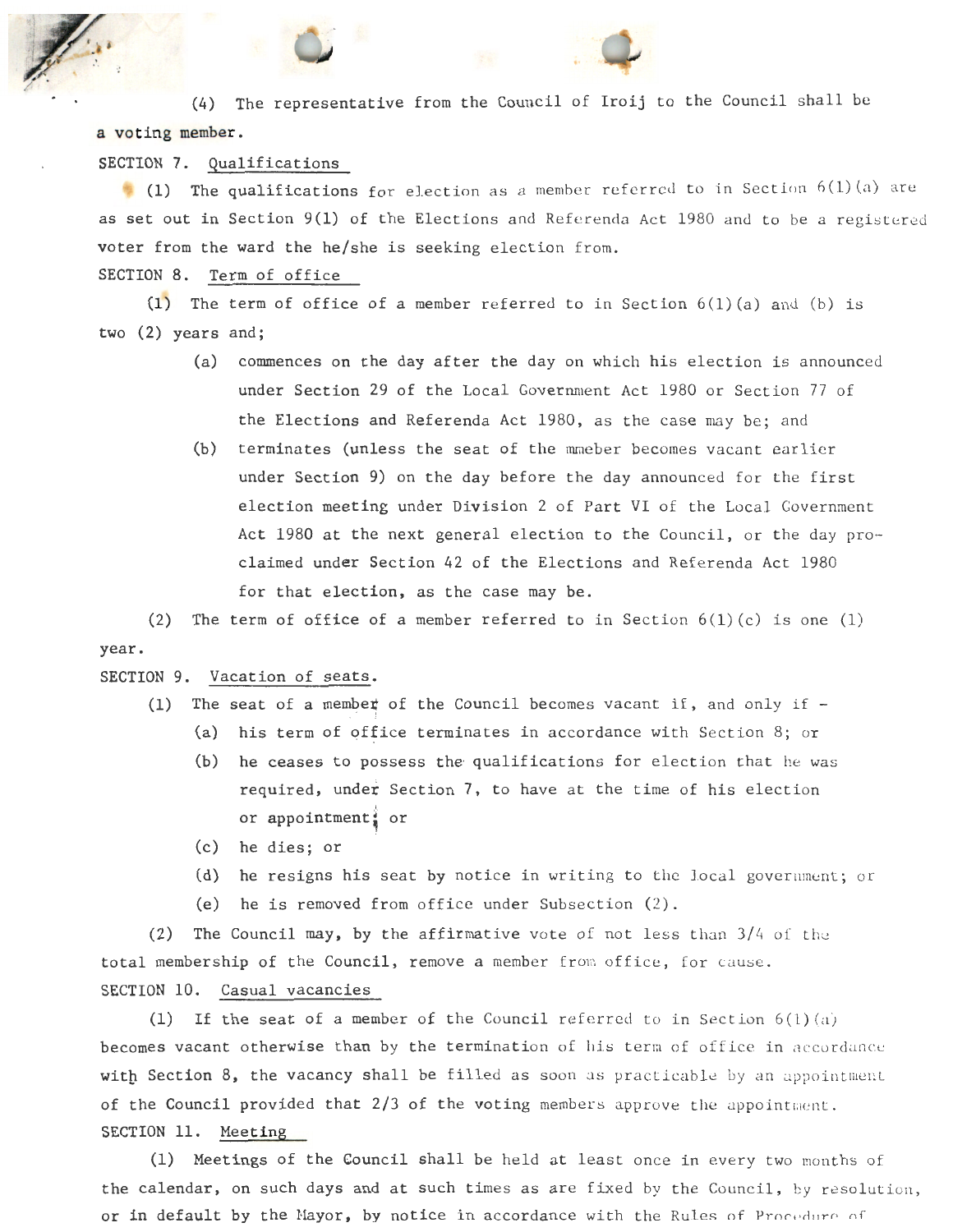(2) The Chief Electoral Officer shall, as soon as practicable after the declaration of the results of the first general election to the Council, by notice to all members call a meeting of the Council.

.•

(3) The Mayor may at any time, and shall as soon as practicable after receipt of a petition of a majority of the members of the Council, stating the business to be dealt with, call a meeting of the Council, by notice in accordance with the Rules of Procedure of the Council stating the business to be dealt with.

(4) A special meeting shall deal only with the subjects stated in the notice calling the meeting.

(5) Meetings of the Council shall be held in public.

(6) The quorum for a meeting of the Council is a majority of the total number of the membership of the Council .

 $(7)$  The Mayor shall preside at all meetings of the Council at which he is present and, subject to Section 18 and to the Rules of Procedures of the Council, in his absence or during a vacancy in his office a member elected by the members present shall preside.

(8) Except as otherwise provided by the Local Government Act 1980, all questions before a meeting of the Council shall be determined in accordance with the majority of the votes of the members present and voting, but no question shall be decided on an evenly-divided vote.

Section 12. Procedures

(1) The Council shall keep and publish a journal of its proceedings .

(2) The Council shall make Rules of Procedure, not inconsistent with this Constitution, any Central Government law or any Ordinance of the local government, for the regulation and orderly conduct of its proceedings and the despatch of its official business.

(3) Subject to this Constitution, any Central Government law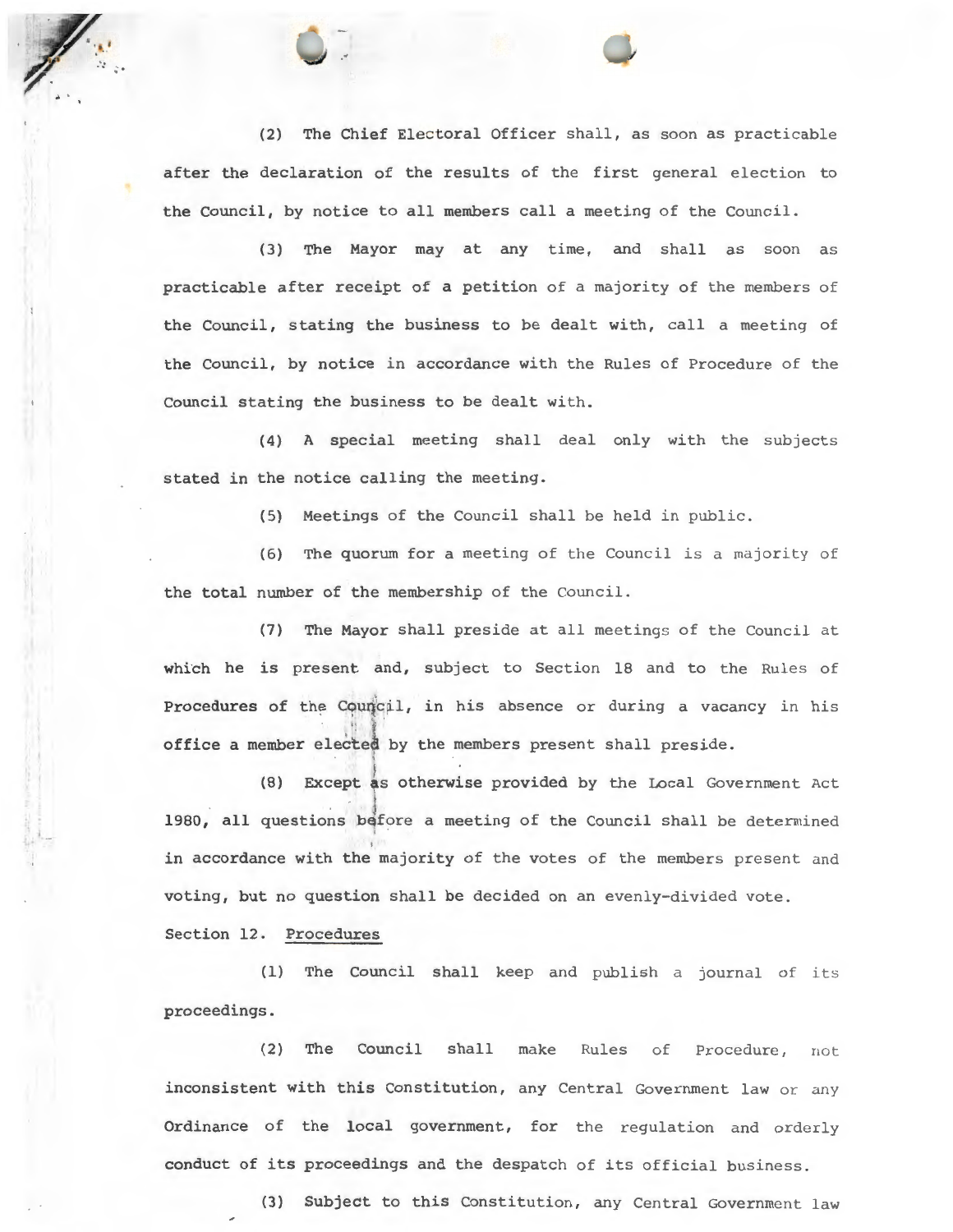PART IV - THE HEAD OF THE LOCAL GOVERNMENT

Section 14. Office of the head of the local government

An office of head of the local government, who shall be known as the Mayor, is hereby established for the local government.

Section 15. Qualification

The Mayor must be a member of the Council who is 25 years of age or more.

Section 16. Election

(1) The Mayor shall be elected by the Council by the affirmative vote of a majority of the total number of the membership of the Council.

(2) If on a ballot no member receives the votes of a majority of the total number of the membership of the Council, the candidate receiving the lowest number of votes (or if there be more than one such candidate, one of them selected by lot) shall be excluded and a fresh ballot taken, and so on until one candidate has received the votes of a majority of the total number of the membership.

(3) If at the end of that procedure no candidate has received the votes of a majority of the total membership of the Council, the election is void and a fresh election shall be held on the next sitting day of the Council, and so on until a member is elected Mayor.

Section 17. Vacation of office

(1) The office of the Mayor becomes vacant if, and only if  $-$ 

(a) his seat in the Council becomes vacant under Section

9; or

(b) he is dismissed under Subsection (2); or

(c) he resigns his office by notice in writing to the Clerk of the local government.

 $(2)$  The Council mass has  $H$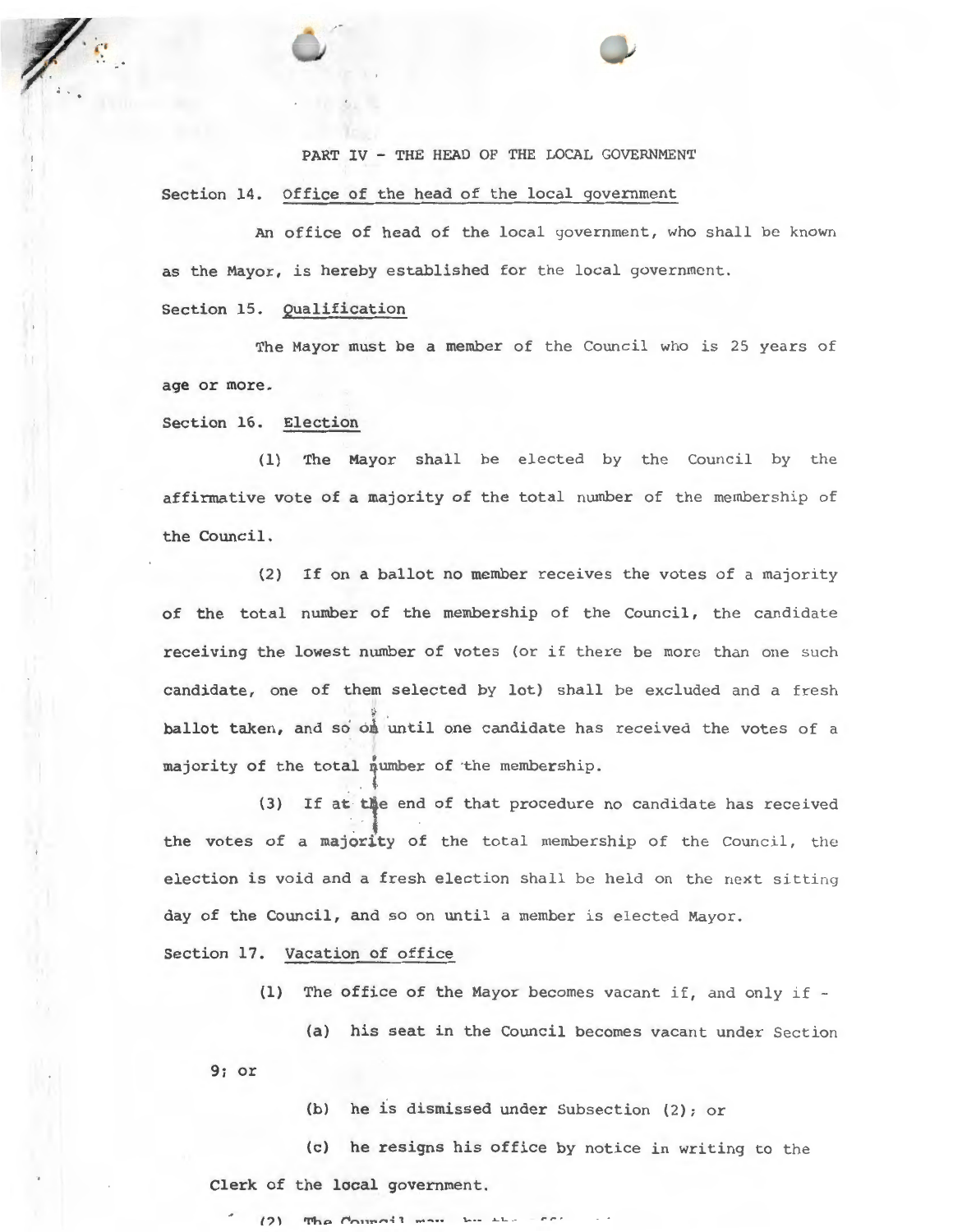the Mayor until a new Mayor is elected, but unless he becomes again a member of the Council he shall not vote or take part in its deliberations otherwise than as the member presiding at a meeting.

SECTION 18. Acting head of the local government.

~:. ' ,1

(1) In the event of the absence or incapacity of the Mayor, his functions shall be performed by a member of the Executive Committee appointed by him or, in default, the Executive Committee.

(2) For the purpose of the performance of any function of the Mayor that a member of the Executive Committee is authorized to perform by virtue of Subsection (1), the member shall be deemed to be the Mayor, and any reference in any law or in the Rules of Procedure of the Council to the Mayor shall be read as including a reference to that member accordingly.

SECTION 19. Functions of the head of the local government

The Mayor has such powers, functions, duties and responsibilities as are conferred or imposed on him by this Constitution, an Ordinance of the local government, a Central Government law or the Rules of Procedure of the local goverrunent.

## PART V. - THE EXECUTIVE

#### SECTION 20. Establishment of the executive

(1) An executive committee of the local government, to be known as the Executive Committee of the Likiep Council, is hereby established, which shall, in accordance with Section  $14(1)$  of the Local Government Act 1980, be the principal executive arm of the local government.

(2) The Executive Committed is collectively responsible to the Likiep Council for the executive government of the local government area, and for the performance of the functions of the Executive Committee and the members of the Executive Committee under this Constitution, an Ordinance of the local government or a Central Government law.

SECTION 21. Composition

- (1) The Executive Committee shall consit of
	- (a) the Mayor; and
	- (b) two members of the Council appointed by the Mayor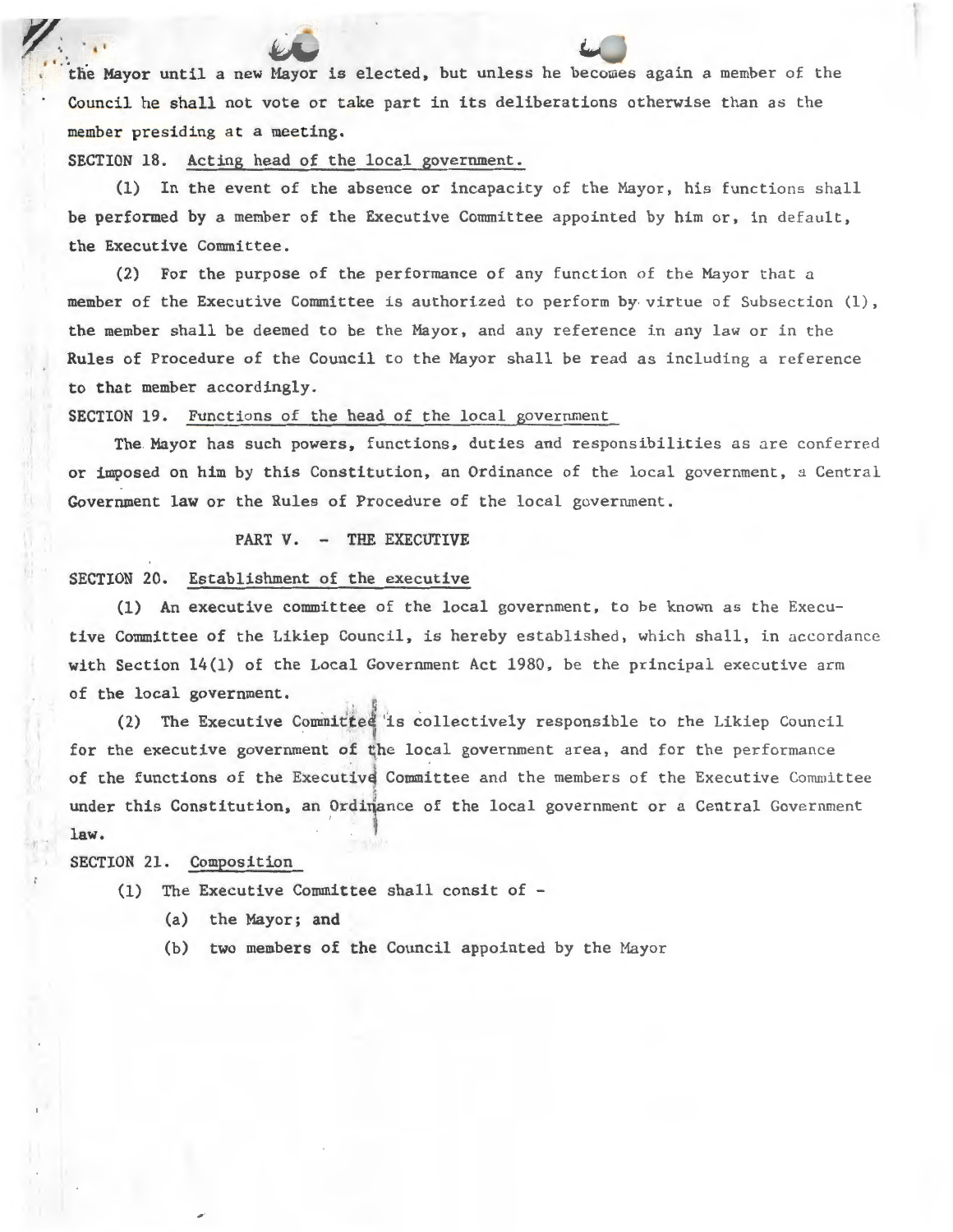in writing, to be known as Executive Members.

(2) The quorum for a meeting of the Executive Committee is two.

## Section 22. Vacation of office

 $\frac{1}{2}$ 

*'7.* ~ .

·!"'

(1) The office of the Mayor becomes vacant in accordance with Section 17.

(2) The office of an Executive Member becomes vacant if, and only if -

- (a) his seat in the Council becomes vacant under Section 9; or
- (b) the office of the Mayor becomes vacant under Section 17; or
- (c) he is dismissed from office under Subsection (3); or
- (d) he resigns his office by notice in writing to the
	- Mayor.

(3) The Mayor may at any time, with or without cause, dismiss an Executive Member from office.

(4) If the office of the Mayor becomes vacant otherwise than 't by reason of his dismissal under Section  $17(2)$ , the Executive Members shall continue to perform their functions (including the function of appointing under Section 18 a member of the Executive Committee to perform the functions of the Mayor) .

(5) If the office of an Executive Member becomes vacant by reason of the termination of the term of his office as a member of the Council under Section 8, he may continue to perform the functions of an Executive Member until a new Mayor is elected, but unless he becomes again a member of the Council he shall not vote or take part in its deliberations.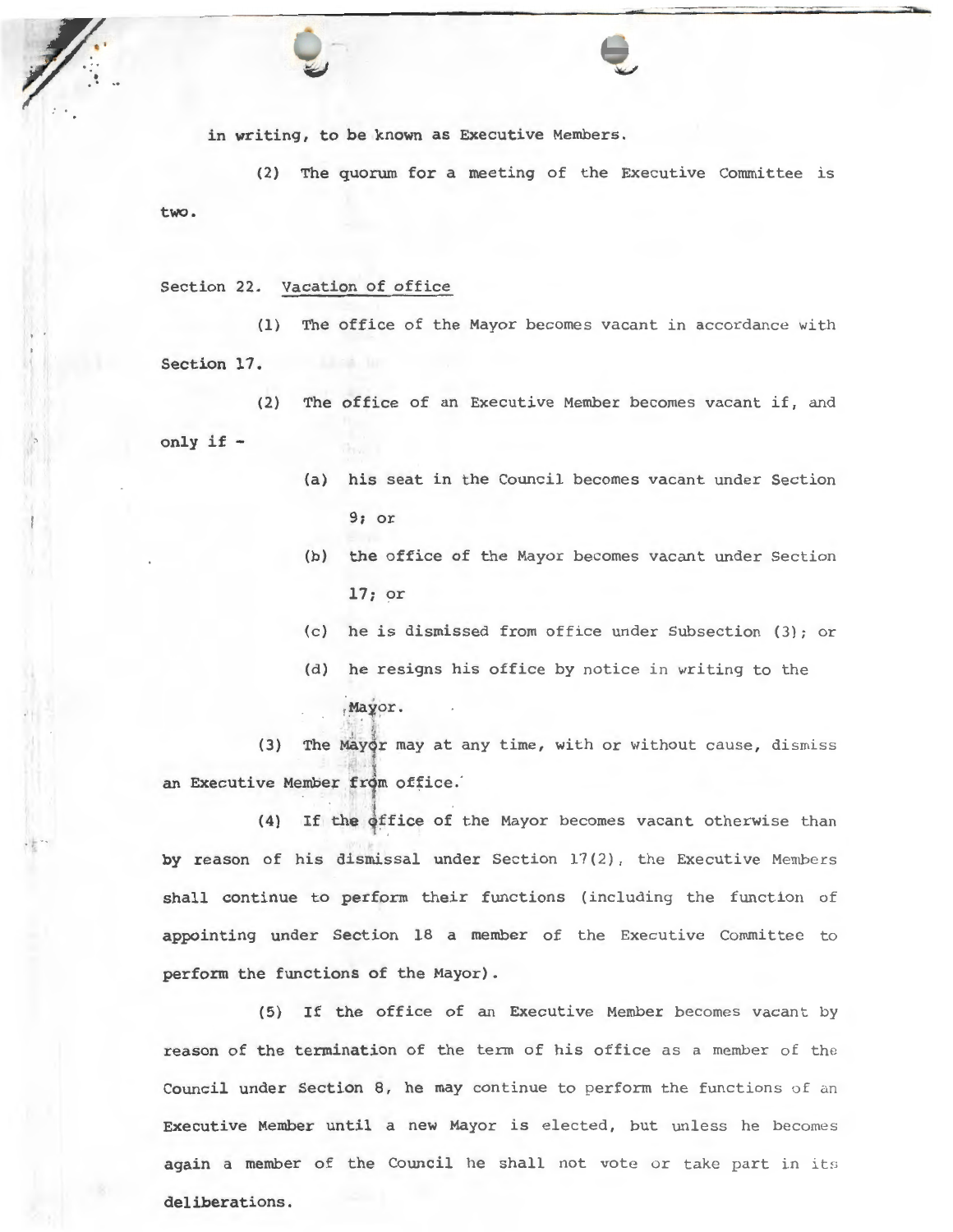(b) appoint a member of the Council to act as an Executive Member, or both, during the absence or incapacity .

SECTION 24. Allocation of responsibilities to Executive Members

(1) Subject to this Constitution, any Ordinance of the local government and any Central Government law, the Mayor may from time to time allocate to an Executive Member responsibility for matters within the competence of the Executive Committee (including responsibility for the administration of Ordinances of the local government).

(2) The Mayor is responsible for any matter of responsibility for which is not for the time being allocated under Subsection (1).

(3) Nothing in this section affects the collective responsibility of the Executive Committee under Section 20(2).

SECTION 25. Functions of the Executive Committee

The Executive Committee has such powers, functions, duties and responsibilities as are conferred or imposed on it by this Constitution, an<sup>-1</sup>Ordinance of the local government or a Central Government law.

SECTION 26. Advice to the Council, etc., of certain matters.

(1) The Mayor shall promptly notify the Council and the Minister of the Government of the Marshall Islands responsible for local government matters of  $-$ 

- (a) the appointment, dismissal or resignation of a member of the Executive Committee; or
- (b) the appointment, or the termination of the appointment, of a member of the Council to act as an Executive Member under Section 23(b); or
- (c) the appointment by him of a member of the Executive Committee to perform I . the functions of the Mayor under Section  $18(1)$ ; or
- (d) the allocation under Section 24(1) of responsibilities to Executive Members and the appointment under Section 23(a) of an Executive Member to perform functions of another Executive Member.

(2) The Executive Committee shall promptly notify the Council and the Minister of the Government of the Marshall Islands responsible for local government matters of the appointment by it of a member of the Executive Committee to perform the functions of the Mayor under Section  $18(1)$ .

(3) The Clerk of the local government shall promptly notify the Council and the Minister of the Government of the Marshall Islands responsible for local government matters of the resignation of the Mayor under Section  $17(1)(c)$ , or of the dismissal of the Mayor under Section 17(2).

#### PART VI. - FINANCE

# SECTION 27. Control of revenue and expenditure

' .

(1) No taxes shall be imposed and no other revenue shall be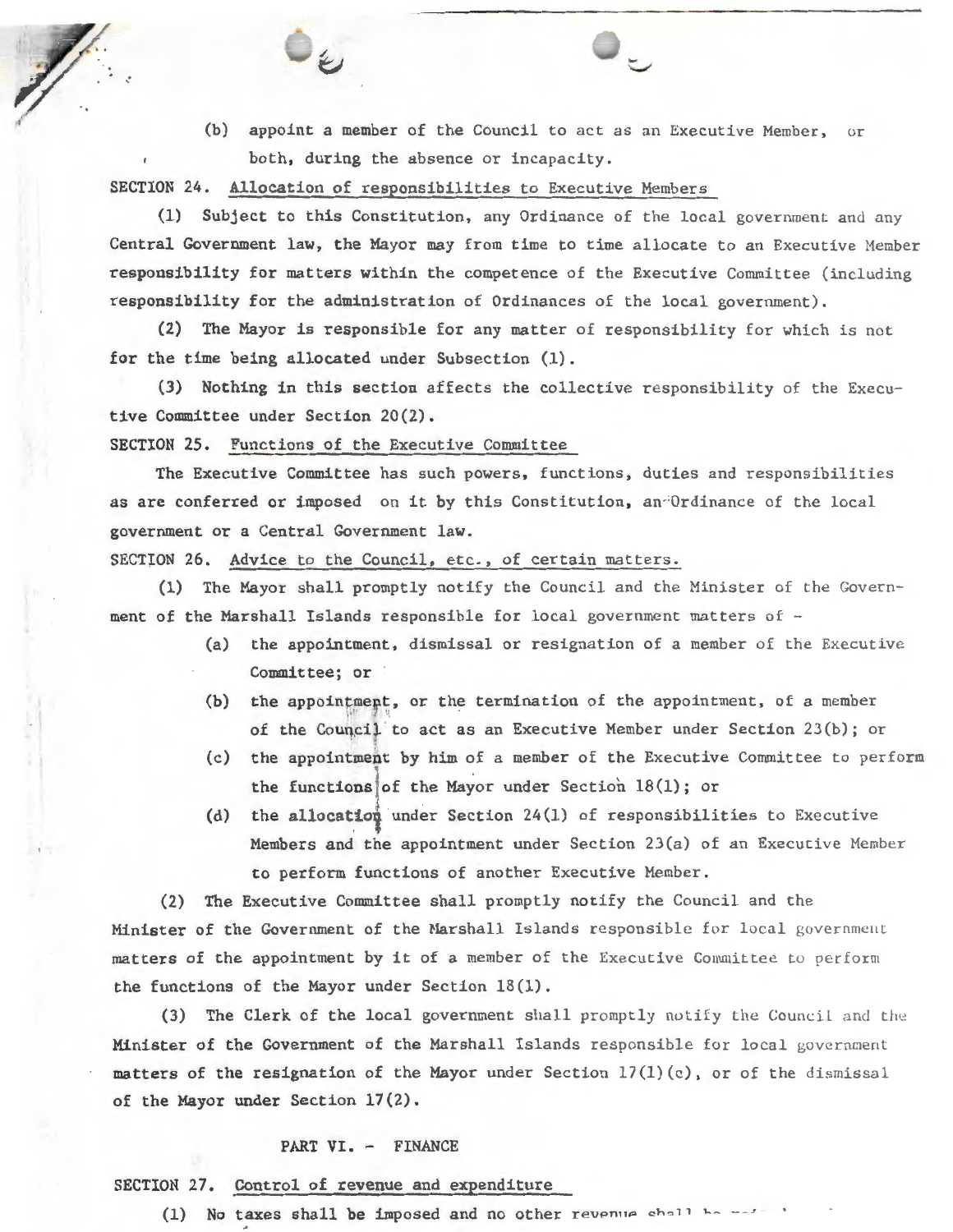# SECTION 28. Financial responsibility of the Executive Committee (1) It is the responsibility of the Executive Committee to

 $(1)$  It is the responsibility of the Executive Committee to make proposals to the Council on all matters relating to the budget, and in particular the Executive Committee shall make recommendations to the Council for the raising of taxes and other revenue, and for the expenditure of money of the local government.

~ ~

(2) The Executive Committee is accountable to the Council for all expenditure of money of the local government and for relating such expenditure to appropriations made by the Council or to other authority conferred by this Constitution, an Ordinance of the local government or a Central Government law.

(3) Except on the recommendation or with the consent of the Executive Committee, signified by or on behalf of the Mayor, the Council shall not make or approve any Ordinance or other proceeding introduced by a member other than the Mayor or an Executive Member if the Ordinance or proceeding would, in the opinion of the member of the Council presiding -

- (a) dispose of or charge any of the revenues of the local government; or
- (b) revoke or alter (otherwise than by way of reduction) any such disposition or charge; or
- (c) impose, alter or abolish any tax, rate, due, fee or fine.

SECTION 29. Budgets and appropriations

(1) The Executive Committee shall cause to be introduced into the Council in respect of each financial year -

- (a) a set of budget estimates of revenue and expenditure; and
- (b) an Appropriatipn Ordinance to make appropriations for expenditure, and may introduce additional supplementary estimates and Supplementary Appropriation brdinances.

(2) Subject to any Local Government Administrative Memoranda issued under Section  $46(1)(a)$  of the Local Government Act 1980 in relation to the format of Ordinances and to any Local Government Financial Memoranda issued under Section  $46(2)$  of that Act, Appropriation Ordinances and Supplementary Appropriation Ordinances shall follow the general form of Central Government Appropriation Bills and Supplementary Appropriation Bills under Article VIII, Sections 6 and 8 of the Constitution of the Marshall Islands.

(3) Subject to any Local Government Financial Memoranda issued under Section  $46(2)$ of the Local Government Act 1980, an Ordinance of the local government may make provision, in accordance with the principles of Article VIII, Sections 7 and 9 of the Constitution of the Marshall Islands, for anticipated and re-programmed expenditure and a Contingencies Fund.

(4) Nothing in this section prevents appropriations for specific purposes being included in an Ordinance of the local government other than an Appropriation Ordinance or a Supplementary Appropriation Ordinnace.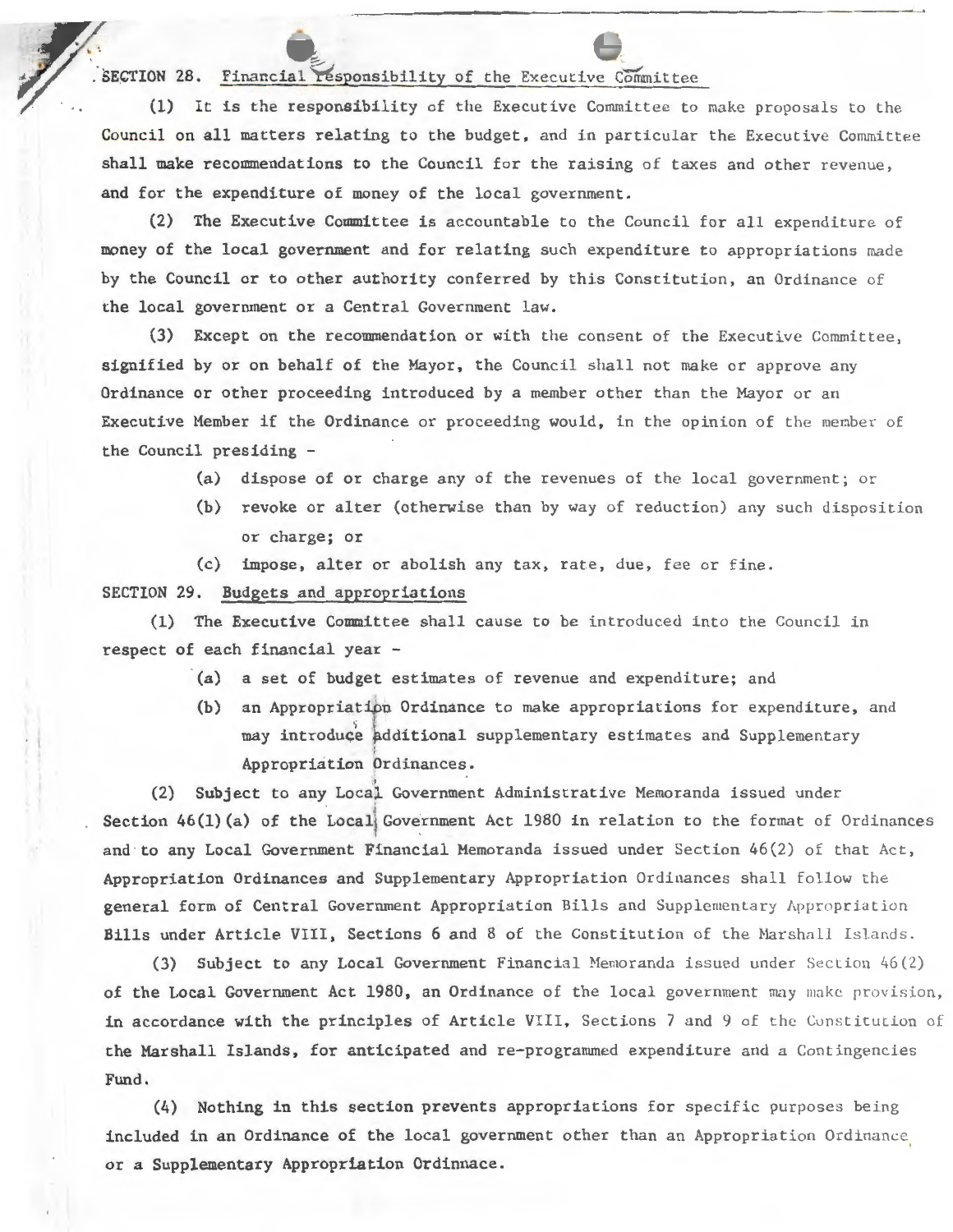(5) 'Appropriations lapse at the end of the financial year to which they respectively relate, unless, in relation to any particular head of appropriation, an Ordinance of the local government provides otherwise.

Section 30. Loans

The local government shall not accept loans, grant charges against its future revenue, or incur indebtedness chargeable to future revenue otherwise than in accordance with Section 50 of the Local Government Act 1980.

Section 31. Accounts

(1) The Executive Committee shall cause to be kept full and proper accounts and records of revenue and expenditure of the local government, assets of or under the control of the local government and liabilities of the local government.

(2) The accounts and records shall comply with -

(a) any Local Government Financial Memoranda issued under Section 46 (2) of the Local Government Act 1980; and

(b) subject to such memoranda, any directions of the Auditor-General; and

(c) subject to such memoranda and directions, any Ordinance of the local government.

(3) The Executive Committee shall, as soon as practicable after the end of a financial year, lay before the Council accounts relating to all revenues and expenditures of the local government for that financial year, together with any report of the audit of the accounts under Section 32.

Section 32. Audit

(1) In addition to the audit provided for by Section 40 of the Local Government Act 1980, the Auditor-General or a person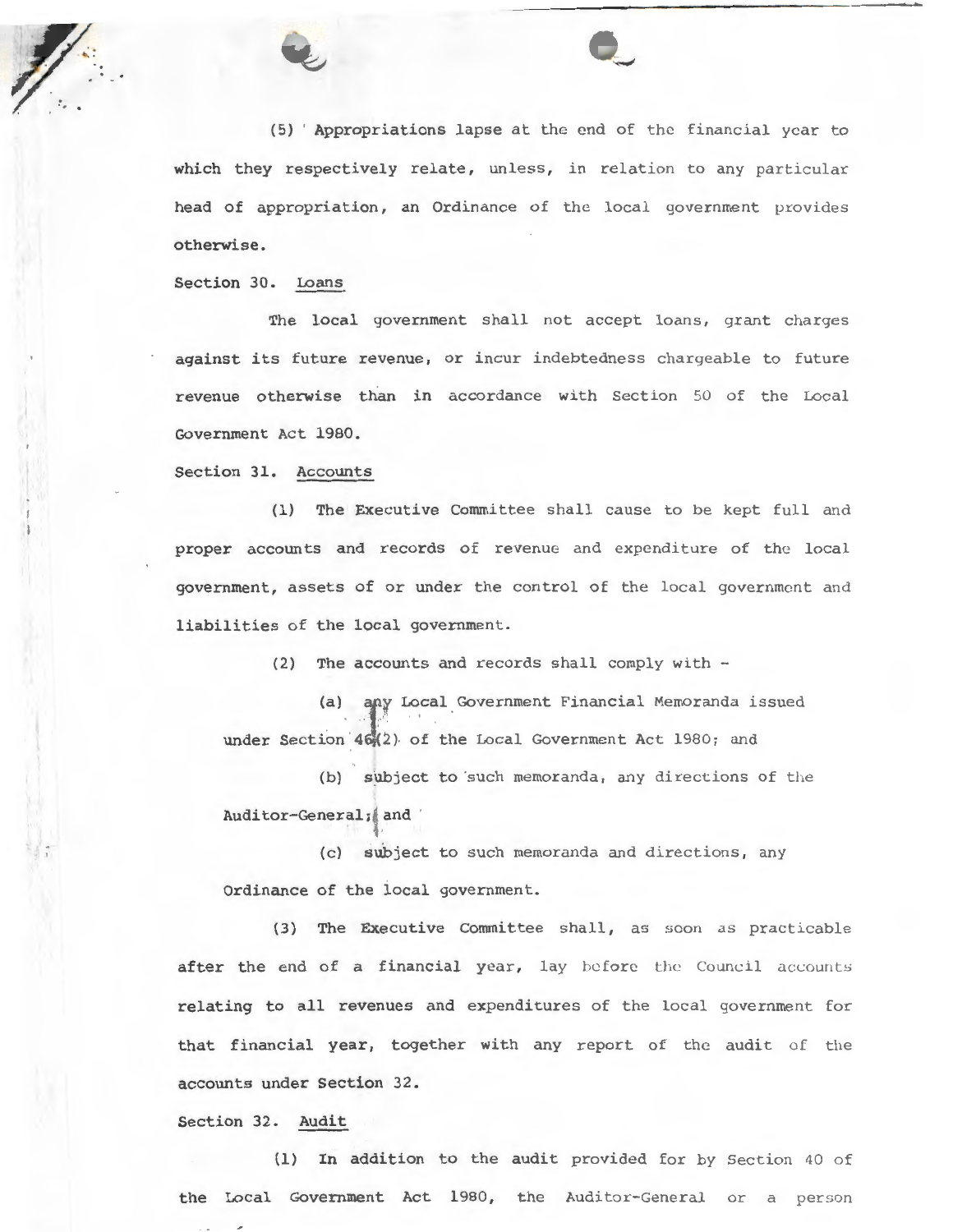



in his report, draw attention to any irregularities in the accounts and records, or in the accounts, as the case may be.

(3) For the purpose of an audit under Subsection  $(1)$ , the Auditor-General or authorized person has the powers and rights referred to in Article VIII, Section 15 of the Constitution of the Marshall Islands.

## Section 33. Financial Memoranda

Subject to this Constitution, all persons concerned with the financial administration of the local government shall comply with any Local Government Financial Memoranda issued under Section 46(2) of the Local Government Act 1980.

#### PART VII. - STAFF

## Section 34. Employment of staff

(1) The Mayor, on behalf of the local government, may appoint a Clerk of the local government, and such other officers and employees as he considers necessary for the effective operation of the local . \ government.

(2) The local government is the employer of the Clerk and the other officers and employees.

(3) The terms and conditions of appointment and employment of the Clerk and the other officers and employees shall be determined by or under an Ordinance of the local government, and in the absence of such an Ordinance are, with the necessary modifications, those of members of the Public Service holding equivalent positions, for which purpose any reference in any Central Government law to -

(a) the Chief Secretary or a Department head shall be read as a reference to the Clerk; or

(b) the Public Service Commission - shall be read as r6fnunu-